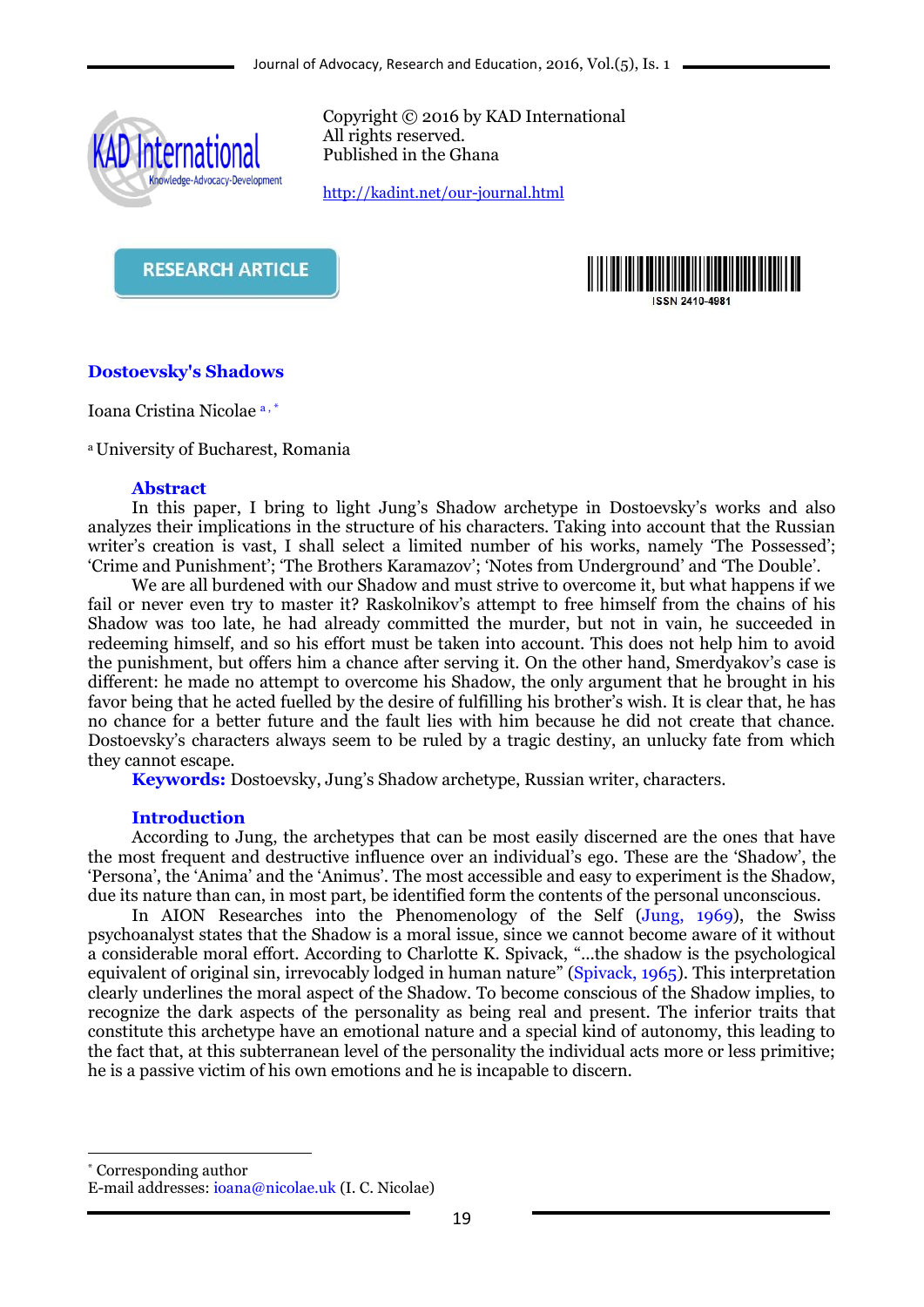# **Review of the Shadow within the Cultural Domain**

In the cultural domain, the main symbolical embodiment of the Shadow is the devil, as God is for the archetype of the Self; we will see the devil as a product of mental illness in 'The Brothers Karamazov', but also in 'The Possessed'.

Another cultural embodiment of the shadow is the character of the 'Schelm' or the 'Fool'. This motif is also portrayed in 'The Brothers Karamazov', by Smerdyakov. This symbol brings together the individual and the collective aspects of the Shadow. In the Jungian psychoanalysis, the confrontation with the shadow represents one of the first and most important stage of removing its coercive force over the ego. Usually, Dostoevsky's characters fail to confront with their Shadows; one exception being 'Raskolnikov'. Also in this context, I need to mention the inseparable connection between the 'Shadow archetype' and the 'motif of the double'. Many cultures regard the Shadow as the second nature of beings, this becoming manifest when the dark side is not accepted. The Shadow is the one that brings with itself the unmasking of all characters (here we have a reference to the Persona archetype). Dostoevsky's 'Double' appears at dusk or during the night, usually when their possessor is alone in his bedroom; they tend to lack color and are painted in shades of gray.

### **The Concept of the Will and Self**

A brief outline of the concept of the will is necessary to continue our discussion. As we already know, the will is that which exerts conscious control over an individual's behavior; it is also the power of choice between alternative actions. In the first volume of Understanding Conflict and War, R. J. Rummel defines the will as *"the power of practical reason, and being thus, the will brings the mind to rational or physical action"* (Rummel, 1975).

Whatever the type of the action, we can see that the will is a force that actualizes various rational potentials that exist within a person. Moving on to the concept of the self, it is worth noting that both the will and the self are powers or forces. The will is a facet of the self, it is the particular ability to exercise conscious choice and to use practical reason. It also is a specific aspect of the self that guides the person through practical reasons toward self-actualization. It is the will as power that enables a person to choose. As we already mentioned, the shadow is instinctive and irrational and so it is prone to psychological projection – an individual will project all his negative traits of personality on the people he comes in contact with and so will perceive them as being enemies. Therefore it's safe to assume that the shadow can function as a veil between the ego and the outside world.

An important part is played here by the merger of the individual with the shadow. This happens in situations of shock or confusion, when the conscious mind becomes paralyzed by indecision. The individuation process raises this very possibility, since it assumes the assimilation of the personal and collective unconscious. The impact of such confrontation with the shadow produces a hampering of moral decisions.

### **The Appearance of Psychopathology**

Returning to Dostoevsky, I should specify another relevant component to his characters' behaviour, namely mental illness. In 'The Double' the use of the motif with the same name gives us an image of the psychopathological. Here, the paranoid illusions and hallucinations of figures that persecute, spawn out of a feeling of shame and of a pathological lack of self-esteem. Golyadkin Senior attributes to everyone around him his own negative traits of personality, thus, everyone becoming an imaginary enemy. This is the same mechanism that make the Shadow archetype function. We see that Golyadkin Junior is the double, but also the Shadow, for it is on him that Golyadkin Senior projects all his imperfections and pent-up impulses. However, here we have a problem if we want to accurately diagnose our character.

While the feeling of persecution and the burdening of everyone around with the patient's defects are characteristic to paranoia, the phenomena of the double is not one of the symptoms of this illness. The patient considers himself without mistake and believes he is continuously tortured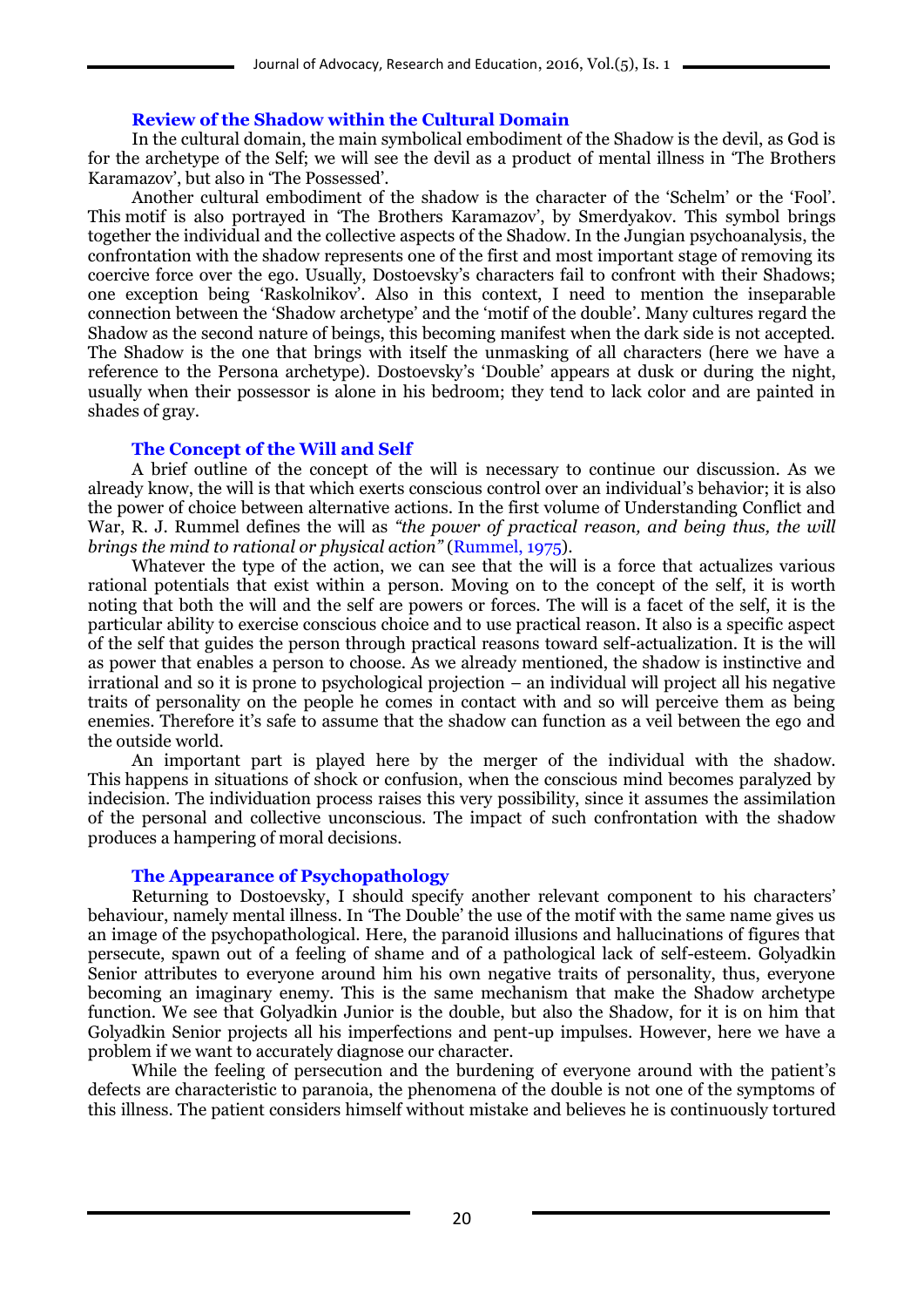by the others around him who are seen as being evil. Exactly this is the case of Golyadkin Senior who is convinced that everyone is plotting against him\* .

Not even the concept of multiple personality could be used in his case, this illness referring to a hysterical phenomenon in which the personalities are independent one from another. The problem is that all of Dostoevky's characters are conscious of their doubles. We could say that they have classical symptoms of an obsessive compulsive character. We've seen that this not a case of separation of the selves, but instead of an "obsessive balancing" (Kohlberg, 1963), of trying of eliminating an idea or a force with its opposite. This type of obsession is a characteristic of the narrator from 'Notes from Underground', but also to Ivan Karamazov's devil.

Dostoevsky's doubles (physical, as well as mental) persecute their creators by adopting their identities. In the novel, 'The Brothers Karamazov', I have a different point of view. The double and the Shadow take a corporeal form through Smerdyakov, the fourth brother, the bastard, the epileptic, the inhuman and the demonic (according to both his biological and adoptive father); he also represents the figure of the Schelm by his peculiar behaviour – he rarely eats and this only after inspecting his food, he is seen to stop from his activities and to stare blankly and unmoving for minutes and he seems to have no sexual desires of any kind. He is *"…the human embodiment of the townspeople's dark, sordid past…"* (Cohen, 2014).

However, Smerdyakov is not only the devil's son, as his adoptive father called him, he is also an embodiment of the holy fool through his mother Lisaveta, the town's fool, whom everybody tried to protect: we can say that he is a fusion of evil and innocence. It is in him that Ivan projects all his negativity and it is through Smerdyakov that he fulfills his parricidal desire. When mental illness takes over, Ivan's Shadow is projected through a hallucination of the devil. This type of double that acts as a Shadow is also present in 'The Possessed', where the action is centered on the life of Nikolai Stavroghin, an underground man if you will, that waits impassable for a suicide that he caused, to take place.

The initial embodiment of the Shadow is a demonical hallucination, but this changes when Fedka, the Convict comes into the scene and commits the murders that Stavroghin himself desired. The latter fails to confront his shadow and commits suicide. Another interesting case is 'Notes from Underground', a prologue to Dostoevsky's later writings. The man from the underground is the man that emerges from the shadow of its being and speaks from the subterranean on his unconscious. Captive inside his own ego that regards its own self with disdain, the underground man is torn between his multiple antagonised impulses.

In the second part of the novel we have a clear description of the narrator's sick mind, who disregards everybody else, but at the same time is happy to be included in their group. Jung states that, to develop and become aware of a function, it is necessary for its opposite to slide into the unconscious. The same idea works for the subterranean man from 'Notes from the Underground' who admits that he solves his problems alone, with the help of a logical chaos.

Raskolnikov from 'Crime and Punishment' is the only one who accepts his darkness and is redeemed in the end. His Shadow is uncovered in the dream in which he witnesses the beating of a mare. It is obvious from Jung that, dreams are the unconscious channel towards the individual's hidden reality (Jung, 1954).

#### **The Appreciation of Characters and their Shadows**

1

Raskolnikov's aggressivity and all his frustrations are encapsulated in his Shadow that is projected on Mikolka, the one who performs the beating, and all of the spectators that are cheering him represent the demonic voices of the character's soul, but also his alter-egos. The mare is the scapegoat that is being sacrificied, it is Raskolnikov's crucified ego, his lost innocence, the voice of his conscience that has been reduced to silence; by its death, everything is allowed, including murder. The main character's double is Svidrigaillov, a cinical and isolated person. Raskolnikov becomes aware that he is his secret Shadow and when Svidrigaillov commits suicide, the former is freed and can confess his crime (Jung, 1954).

<sup>\*</sup> In Russian, "goly" means naked, and this is a clear pointer to Golyadkin Senior's life and personality: a mediocre functionary who is spiritually void. He even names himself a "goliadka", which means poor, pauper.